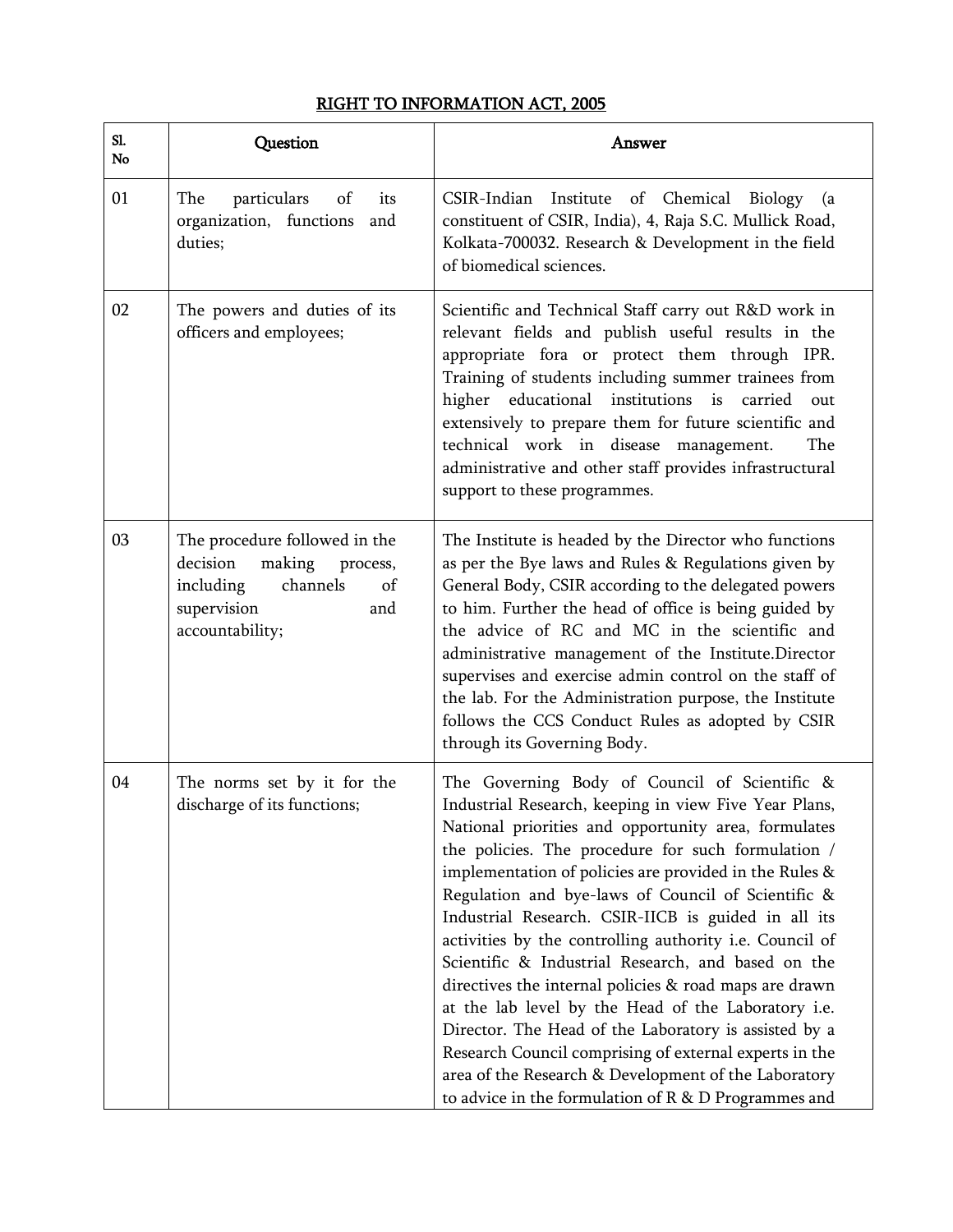|    |                                                                                                                                                                                                                                         | future directions of the activities to be pursued by the<br>Laboratory. The Director, CSIR-IICB is also assisted by<br>the Management Council of the Laboratory for<br>managing the affairs of the Laboratory within the<br>framework of rules & regulations, the directions and<br>guidelines which are issued by the Society, Governing<br>Body, and Director General. The formulation of<br>policies is done at the Governmental level and the<br>laboratory implements its decision. The National<br>priorities are drawn by the Council of Scientific &<br>Industrial Research for implementation / execution by<br>the respective labs. In order to achieve the goals, the<br>Research Council advises on the formulation of the<br>strategic plans of the laboratory and Management<br>Council assists in the management of the affairs of the<br>laboratory in implementation goals set by the<br>laboratory. The interest of the public at large is duly<br>considered by the experts nominated from industry<br>and academics on the Research Council. In view of the<br>strategic plans to be drawn in achieving the goals, the<br>public participation in the meetings for such councils<br>is limited to the extent of the members nominated on<br>such councils |
|----|-----------------------------------------------------------------------------------------------------------------------------------------------------------------------------------------------------------------------------------------|-------------------------------------------------------------------------------------------------------------------------------------------------------------------------------------------------------------------------------------------------------------------------------------------------------------------------------------------------------------------------------------------------------------------------------------------------------------------------------------------------------------------------------------------------------------------------------------------------------------------------------------------------------------------------------------------------------------------------------------------------------------------------------------------------------------------------------------------------------------------------------------------------------------------------------------------------------------------------------------------------------------------------------------------------------------------------------------------------------------------------------------------------------------------------------------------------------------------------------------------------------------------------------|
| 05 | The<br>rules,<br>regulations,<br>manuals<br>instructions,<br>and<br>records, held by it or under its<br>control<br>used<br>or<br>by<br>its<br>employees for discharging its<br>functions;                                               | We follow the rules and regulations of the Council of<br>Scientific and Industrial Research (CSIR).                                                                                                                                                                                                                                                                                                                                                                                                                                                                                                                                                                                                                                                                                                                                                                                                                                                                                                                                                                                                                                                                                                                                                                           |
| 06 | A statement of the categories<br>of documents that are held by<br>it or under its control;                                                                                                                                              | Scientific publications, patents, testing results.                                                                                                                                                                                                                                                                                                                                                                                                                                                                                                                                                                                                                                                                                                                                                                                                                                                                                                                                                                                                                                                                                                                                                                                                                            |
| 07 | particulars<br>The<br>of<br>any<br>arrangement that exists for<br>consultation<br>with,<br>0r<br>representation<br>by,<br>the<br>members of the public in<br>relation to the formulation of<br>its policy or implementation<br>thereof; | Not Applicable                                                                                                                                                                                                                                                                                                                                                                                                                                                                                                                                                                                                                                                                                                                                                                                                                                                                                                                                                                                                                                                                                                                                                                                                                                                                |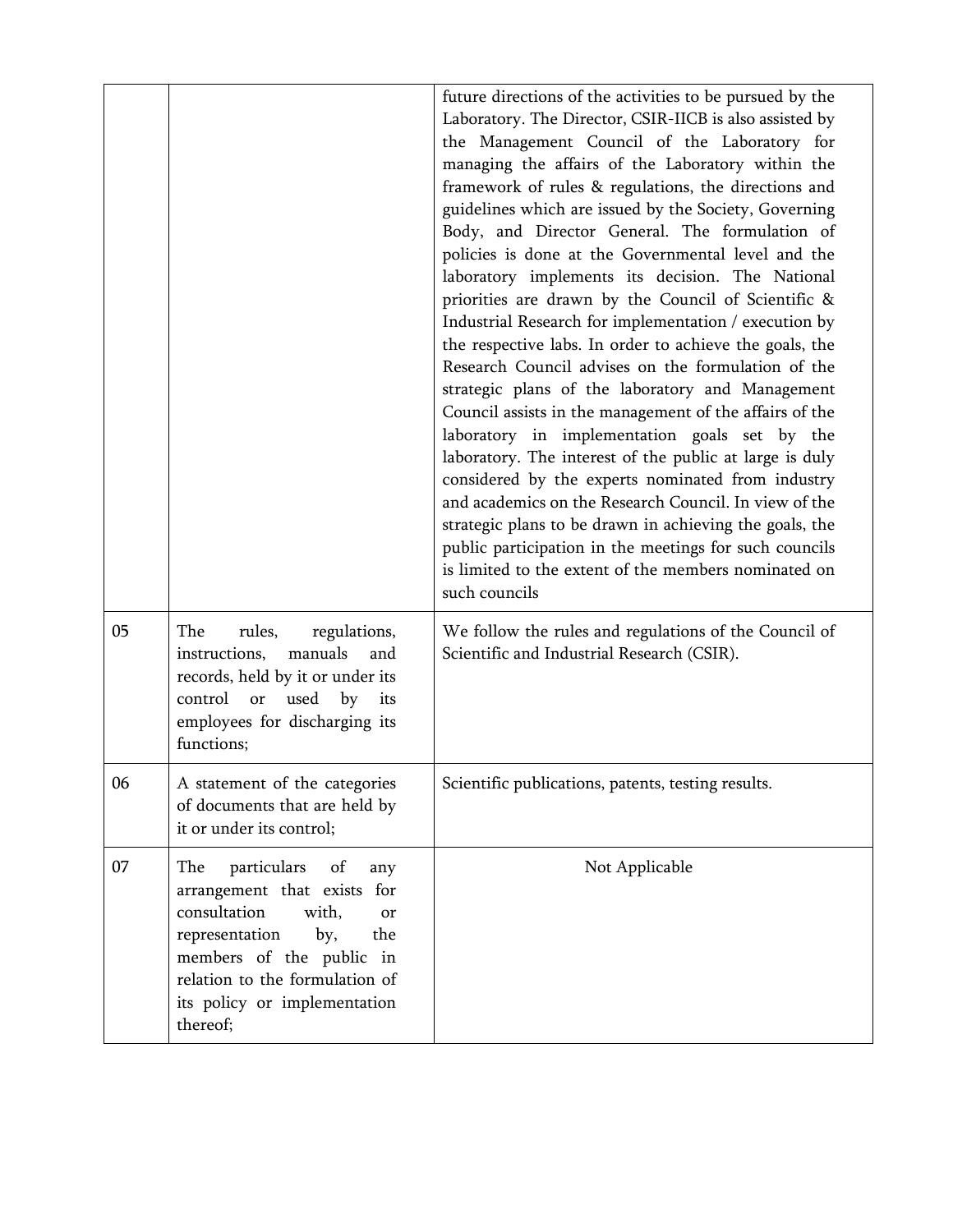| 08 | A statement of the boards,<br>councils.<br>committees<br>and<br>other bodies consisting of two<br>or more persons constituted as<br>its part or for the purpose of<br>its advice, and as to whether<br>meetings of those boards,<br>councils, committees<br>and<br>other bodies are open to the<br>public, or the minutes of such<br>meetings are accessible for<br>public; | Statement of the boards, councils, committees and other bodies<br>Reference Link of CSIR-HQ Given Below:<br>http://www.csir.res.in/statement-of-the-boards-councils |
|----|-----------------------------------------------------------------------------------------------------------------------------------------------------------------------------------------------------------------------------------------------------------------------------------------------------------------------------------------------------------------------------|---------------------------------------------------------------------------------------------------------------------------------------------------------------------|
| 09 | A directory of its officers and<br>employees;                                                                                                                                                                                                                                                                                                                               | A directory of the Officers and employees is<br>maintained in the office and published yearly in the<br>annual report.                                              |
|    |                                                                                                                                                                                                                                                                                                                                                                             | https://iicb.res.in/about-us/general-info/annual-report                                                                                                             |
| 10 | The monthly remuneration<br>received by each of its officers<br>and employees, including the<br>system of compensation as<br>provided in its regulations;                                                                                                                                                                                                                   | Monthly remuneration is available in this following<br>link: https://iicb.res.in/staff-list                                                                         |
| 11 | The budget allocated to each<br>of its agency, indicating the<br>particulars<br>of<br>all<br>plans,<br>proposed expenditures and<br>disbursements<br>reports<br>on<br>made;                                                                                                                                                                                                 | Report is available in this following link:<br>https://iicb.res.in/storage/rti/klQUVkLRqLEyVYZaT9q<br>c32txs7qk8kvFmn03kOsC.pdf                                     |
| 12 | The manner of execution of<br>subsidy<br>programmes,<br>including<br>the<br>amounts<br>allocated and the details of<br>beneficiaries<br>of<br>such<br>programmes;                                                                                                                                                                                                           | No applicable                                                                                                                                                       |
| 13 | Particulars of recipients<br>of<br>permits<br>concessions,<br>or<br>authorizations granted by it;                                                                                                                                                                                                                                                                           | No applicable                                                                                                                                                       |